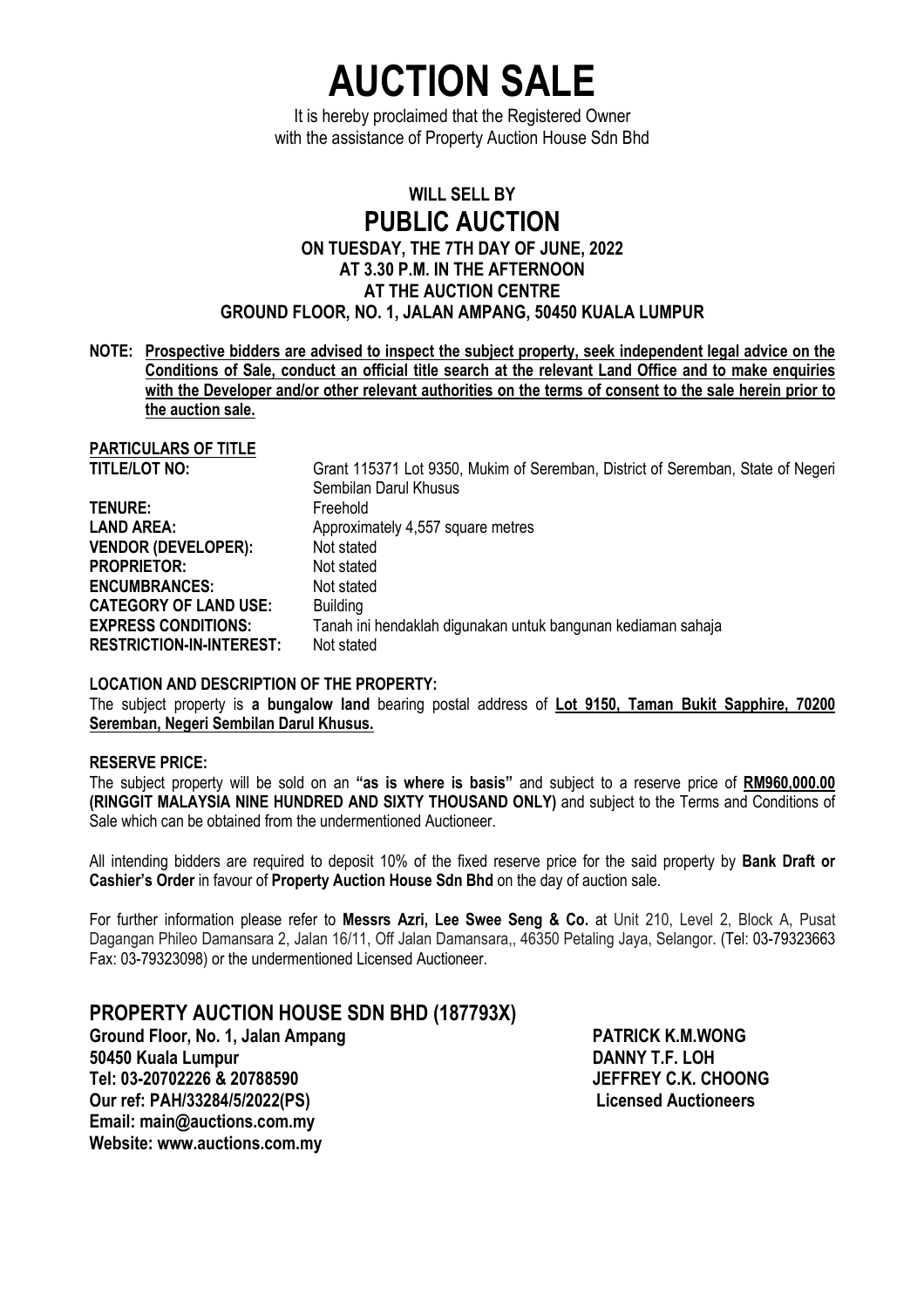# **CONDITIONS OF SALE**

- 1. This sale is made by the **Registered Owner of the Property ("the Owner")** and **Property Auction House Sdn Bhd (Company No. 187793-X) ("the Company")** and the Auctioneer acts on behalf of the Owner in putting up the Property for sale by public auction.
- 2. The Property is to be sold free from encumbrances and with vacant possession.
- 3. Subject to the reserve price, the highest bidder being so allowed by the Auctioneer shall be the successful bidder ("the Purchaser") but the Auctioneer reserves the right to regulate the bidding and shall have the sole right to refuse any bid or bids without giving any reason for such refusal and to withdraw, postpone and call off the auction sale at any time prior to the fall of the hammer without giving any reasons. The Auctioneer reserves the right to alter or add to these conditions of sale at any time prior to the auction sale. In the case of any dispute as to any bid, the Auctioneer may forthwith determine the dispute or put the Property up again for sale or declare the Property sold at the last undisputed bid or withdraw the Property from the auction.
- 4. No bid shall be less than the previous bid and the reserve price and no bid shall be retracted. Should there be any retraction from the bidder(s) before the fall of the hammer, the deposit of **10%** of the reserve price shall be forfeited to the Owner and the Property shall at the option of the Auctioneer be put up for sale again or the Auctioneer may decide to adjourn the auction sale to another date.
- 5. All intending bidders are required to deposit with the Auctioneer 10% of the fixed reserve price for the Property by **bank draft or cashier's order only** in favour of **Property Auction House Sdn Bhd** prior to the auction sale. Any intending bidder who intends to bid on behalf of another person, body corporate or firm is required to deposit with the Auctioneer prior to the auction sale an authority letter to state that he is acting on behalf of another person, body corporate or firm and he is authorised to sign all the necessary documents. For Bumiputra lots, only Bumiputra are allowed to bid and act for and on behalf of the bidder. All intending bidders shall be required to verify their identities by showing the Auctioneer their identity cards prior to the commencement of the auction, failing which they shall not be entitled to bid. A person who has not reached the age of majority as defined under the Age of Majority Act 1971 (Act 21) (which is 18 years of age) as at the date of the auction sale or an undischarged bankrupt shall not be permitted to bid in his personal capacity at the auction sale.
- 6. Immediately after the fall of the hammer, the Purchaser shall pay to the Auctioneer, the difference between the deposit pursuant to Clause 5 above and the sum equivalent to **10%** of the successful bid (the total amount of the successful bid is hereafter referred to as "the Purchase Price") either in **cash or by bank draft/cashier's order** which sum together with the sum paid earlier under Clause 5 hereof as payment of deposit and towards part payment of the Purchase Price ("the Deposit") and shall sign the Sale Contract at the foot of these conditions. The sums paid by the Purchaser under Clause 5 and this Clause shall be held by the Auctioneer subject to the provisions of Clause 7.
- 7. In the event that the Purchaser fails to pay the Deposit or fails to sign the Sale Contract, the deposit paid pursuant to Clause 5 or Clauses 5 and 6 herein as the case may be, shall be forfeited by the Owner and the Property may be put up for sale again at a time to be fixed by the Owner.
- 8. The balance of the purchase price ("Balance Purchase Price") shall be paid in full by the Purchaser to the Owner's Solicitors (if the Owner is represented) or to the Purchaser's Solicitors (if the Owner chooses not to be represented) **within 90 days from the date of the auction sale or 90 days from the date of receipt of the State Authority's consent to the transfer of the Property to the Purchaser ("State Consent") whichever shall be the later ("Payment Date").**
- 9. In the event that the Purchaser shall fail to pay the Balance Purchase Price by the Payment Date, the Purchaser is automatically granted an extension of 30 days from the Payment Date ("Extended Payment Date") to pay the Balance Purchase Price, provided that the Purchaser shall pay interest on the sum remaining unpaid at the rate of 8% per annum calculated from the day falling immediately after the Payment Date until the actual date of payment, such interest to be paid together with the payment of the Balance Purchase Price.
- 10. In the event that the Purchaser shall fail to pay the Balance Purchase Price (together with interest if applicable) by the Extended Payment Date, the Sale Contract herein shall be deemed to be terminated and the Deposit shall be forfeited by the Owner as agreed liquidated damages and thereafter the Owner shall be at liberty to deal with the Property in such manner as the Owner shall deem fit.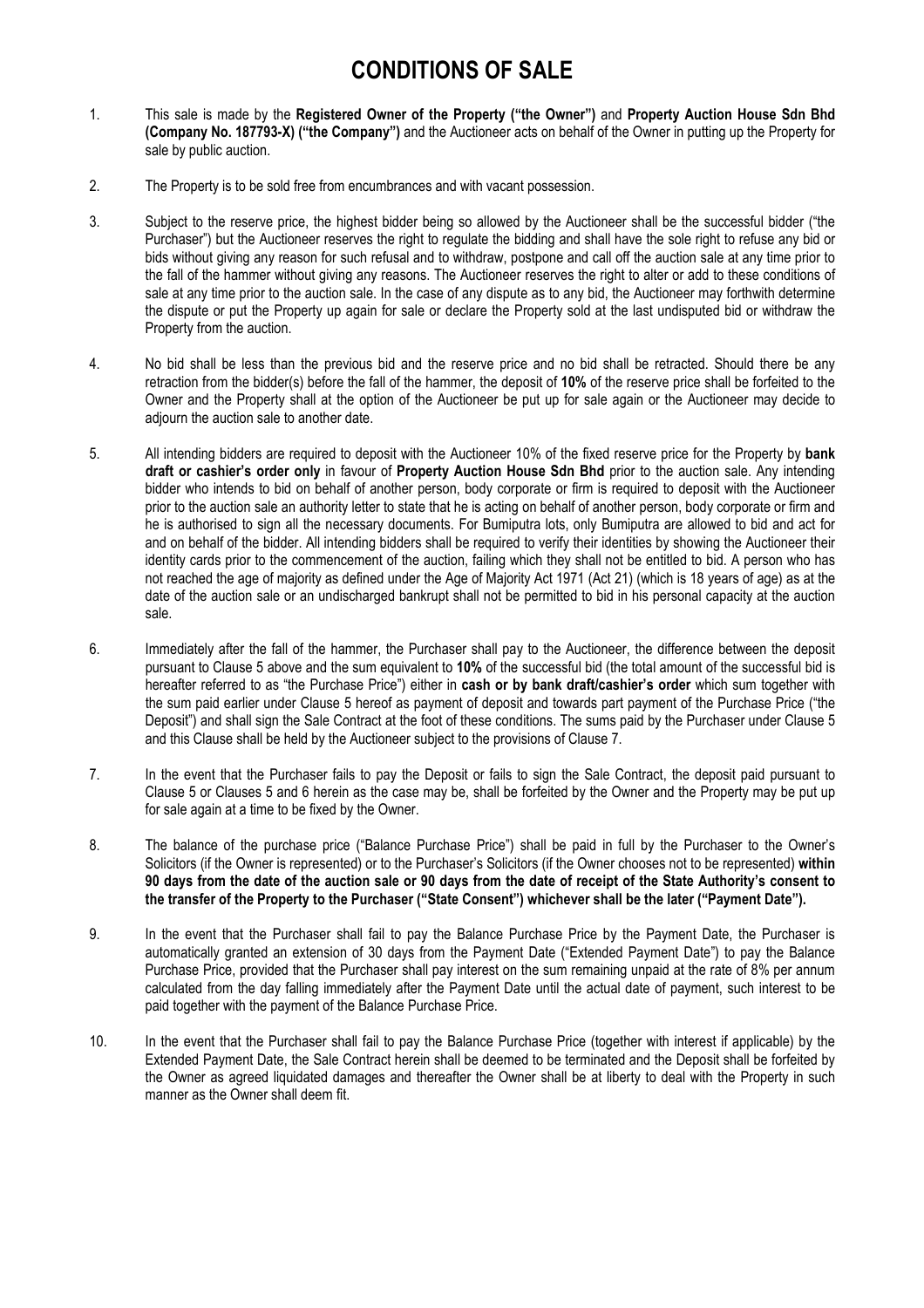- 11. Within 10 days from the date of the auction, the Owner shall:
	- (a) execute a Memorandum of Transfer in Form 14A of the National Land Code, 1965 ("MOT") in favour of the Purchaser and deposit the same together with a photocopy of the issue document of title with the Purchaser's Solicitors, who shall submit the same to the Pejabat Duti Setem for adjudication of stamp duty payable on the MOT; and
	- (b) deposit with the Purchaser's Solicitors a copy of the Owner's identity card (if the Owner is an individual) or a certified copy of the Owner's latest Memorandum and Articles of Association, Form 49 and Form 24 (if the Owner is a company) together with any other documents required of the Owner to effect the transfer of the Property to the Purchaser (other than the original issue document of title).
- 12. If the Property is charged or otherwise encumbered in favour of any financial institution ("the Owner's Financier"):
	- (a) the Owner shall within 14 days from the Purchaser's Solicitors' request, procure a redemption statement from the Owner's Financier ("Redemption Statement") confirming the amount outstanding and secured against the Property ("Redemption Sum"), with the usual undertaking to release or discharge the encumbrance over the Property on receipt of the Redemption Sum.
	- (b) The Owner shall within 14 days from the date of payment of the Redemption Sum, cause the issue document of title together with the Discharge of Charge, Duplicate Charge and/or other documents necessary to effect a discharge/release of the current charge or other encumbrance ("the Discharge Documents") to be delivered to the Purchaser's Solicitors (or the Purchaser's Financier's Solicitors as the case may be).
	- (c) Any delay by the Owner in delivering the items mentioned in sub-clause (a) and (b) above beyond the stated period of 14 days will not be taken into account in determining the Payment Date or the Extended Payment Date and the Payment Date or the Extended Payment Date as the case may be shall be deemed to be extended free of interest for the number of days taken after the said period of 14 days.
	- (d) The Purchaser's Solicitors shall be entitled to utilize the Redemption Documents together with the MOT to transfer the Property to the Purchaser on issuance of an undertaking by the Purchaser's Financier, to pay the loan sum to the Owner's Solicitors (or to the Purchaser's Solicitors if the Owner is unrepresented) on or before the Extended Payment Date provided that the difference between the Balance Purchase Price (together with interest if applicable) and the loan sum is deposited with the Owner's Solicitors (or the Purchaser's Solicitors if the Owner is unrepresented) or if the Purchaser does not obtain a loan to finance the purchase, then on payment of the Redemption Sum to the Vendor's Financier and the balance being deposited with the Owner's Solicitors (or the Purchaser's Solicitors if the Owner is unrepresented).
	- (e) In the event that the Balance Purchase Price is insufficient to pay the Redemption Sum, the Owner shall pay the shortfall to the Owner's Financier within 7 days from being notified of such shortfall.
- 13. If the Property is unencumbered, the document of title to the Property shall be delivered to:
	- (a) the Purchaser's Solicitors for purposes of presenting the same together with the MOT for registration upon the Balance Purchase Price (together with interest if applicable) being deposited with the Owner's Solicitors (or the Purchaser's Solicitors if the Owner is unrepresented); or
	- (b) the Purchaser's Financier's Solicitors for purpose of presenting the same together with the MOT for registration upon delivery of an undertaking from the Purchaser's Financier to release the loan sum to the Owner on presentation of the MOT in favour of the Purchaser and a charge in favour of the Purchaser's Financier for registration provided that the difference between the loan sum and the Balance Purchase Price shall have been deposited with the Owner's Solicitors (or the Purchaser's Solicitors if the Owner is unrepresented).
- 14. If the State Consent is required, the Owner shall be responsible to obtain the State Consent, provided that the Purchaser shall without delay, submit all necessary documents required of the Purchaser and execute the relevant section of the application form to enable the Owner to apply for the State Consent. If the State Consent is not obtained within 6 months from the date of the auction, the Sale Contract herein shall be deemed to be terminated and the Deposit shall be refunded free of interest to the Purchaser and thereafter neither party shall have any further claim against the other.
- 15. The Deposit (after deducting the Auction Fees) shall be released to the Owner after the auction if the title to the property is not subject to any restrictions as to the transfer of the Property. If there is written confirmation from the Owner's Financier requiring that the Deposit or any part thereof to be paid to the Owner's Financier, then both the Owner and the Purchaser authorizes the Company to release the Deposit (after deducting the Auction Fees) directly to the Owner's Financier.
- 16. However, if the State Consent is required, the balance of the Deposit (less the Auction Fees) shall be held by the Owner's Solicitors (or the Purchaser's Solicitors, if the Owner is unrepresented) as stakeholders and shall only be released to the Owner or the Owner's Financier, as the case may be, upon obtaining the State Consent.